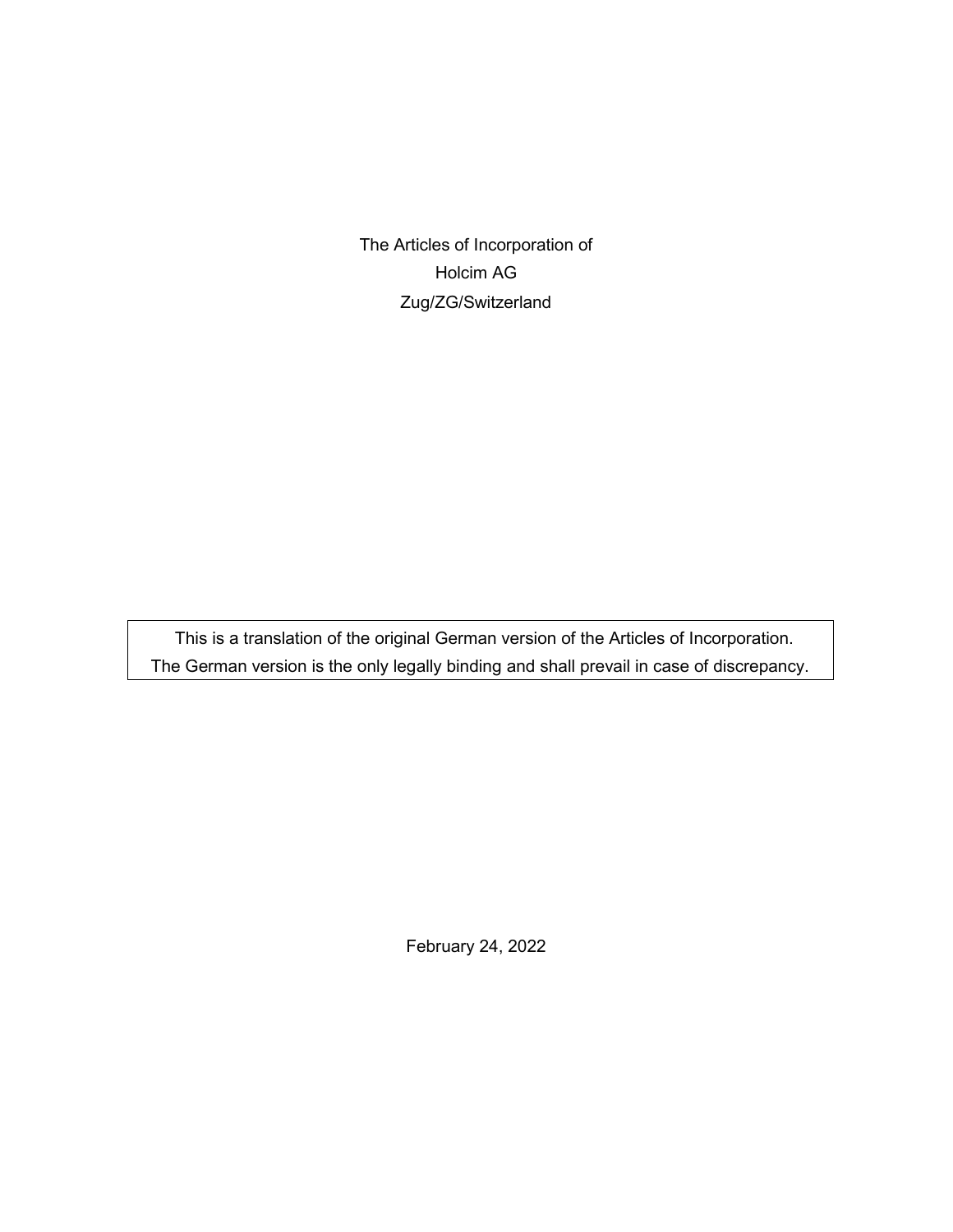# **I. Company Name, Registered Office, Purpose and Duration of the Company**

# Article 1

Under the name Holcim AG (Holcim Ltd) (Holcim S.A.) shall exist a corporation under Swiss law, of undetermined duration, with its registered office in Zug (Canton of Zug, Switzerland).

# Article 2

The purpose of the Company is to participate in manufacturing, trade and financing companies in Switzerland and abroad, in particular in the hydraulic binders industry and other industries related thereto.

The Company may pursue any form of business directly or indirectly related to its purpose or which is likely to promote it.

# **II. Share Capital**

# Article 3

The Company has a share capital of CHF 1,231,858,118 which is divided into 615,929,059 registered shares of CHF 2 nominal value each, fully paid-in.

The General Meeting may resolve to convert registered shares into bearer shares, or vice versa.

In connection with the capital increase dated July 10, 2015, the Company aquires from UBS AG 252,230,673 shares in Lafarge S.A. with a nominal value of EUR 4 each and a total value of CHF 16,242,394,137.75. In consideration, UBS AG receives 227,007,605 registered shares in the Company with a par value of CHF 2.- each.

In connection with the capital increase dated August 4, 2015, the Company aquires from UBS AG 25'901'191 shares in Lafarge S.A. with a nominal value of EUR 4 each and a total value of CHF 1,568,835,078. In consideration, UBS AG receives 23'311'071 registered shares in the Company with a par value of CHF 2.- each.

In connection with the capital increase dated October 21, 2015, the Company aquires from UBS AG, acting in the name and on behalf of the remaining Lafarge S.A. shareholders who are compensated with new shares of the Company in connection with the Squeeze-out procedure, 670,663 shares in Lafarge S.A. with a nominal value of EUR 4 each and a total value of CHF 34'097'148.80. In consideration, UBS AG receives 633,776 registered shares in the Company with a par value of CHF 2.- each.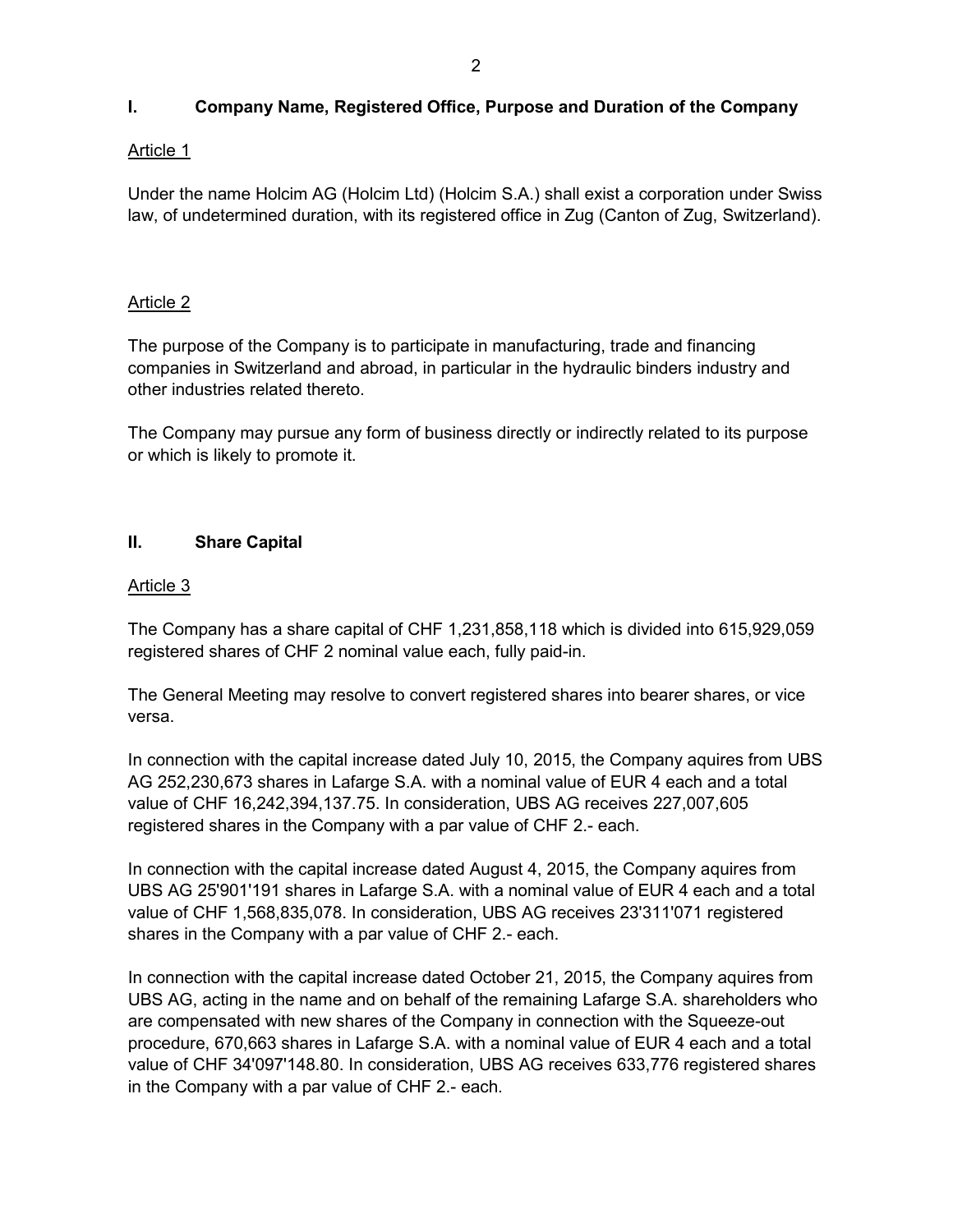# Article 3<sup>bis</sup>

The share capital may be increased by a maximum amount of CHF 2,844,700 by issuing a maximum of 1,422,350 registered shares with a par value of CHF 2 each, which shall be fully paid-in, through the exercise of conversion rights and/or warrants granted in connection with the issuance of bonds or similar debt instruments by the Company or one of its group companies. The pre-emptive rights of the shareholders shall be excluded. The current owners of conversion rights and/or warrants shall be entitled to subscribe for the new shares. The conditions of the conversion rights and/or warrants shall be determined by the Board of Directors.

In connection with the issue of convertible or warrant-bearing bonds or any similar debt instruments, the Board of Directors shall be authorized to restrict or deny the preemptive rights of shareholders if, for purpose of an underwriting by a syndicate with subsequent placement in the public, the issue of bonds or similar debt instruments seems, at the given moment, the most suitable form of issuance to the company in particular regarding the issue conditions, or if the convertible or warrant-bearing bonds are issued in connection with the acquisition or the financing of the acquisition of an enterprise, parts of an enterprise or participations.

If, in accordance with a resolution passed by the Board of Directors, convertible and/or warrant bonds are not offered to the shareholders in advance, the following shall apply:

- a) Conversion rights may be exercised during a maximum period of 20 years, and warrants may be exercised during a maximum period of 7 years, since the date of the respective debt issue.
- b) New shares are issued in accordance with the conversion and/or warrant conditions prevailing at the time. Convertible and/or warrant bonds shall be issued at market conditions. The conversion or warrant price must at least equal the average of the most recent price for the registered shares on the Swiss Exchange during the five days preceding the determination of the definitive issue conditions for the corresponding convertible and/or warrant bonds.

The acquisition of shares through the exercise of conversion rights and/or warrants and each subsequent transfer of the shares shall be subject to the restrictions of Art. 5 of these Articles of Incorporation.

# Article 4

The Company may issue its registered shares in the form of single certificates, global certificates and uncertificated securities. Under the conditions set forth by statutory law, the Company may convert its registered shares from one form into another form at any time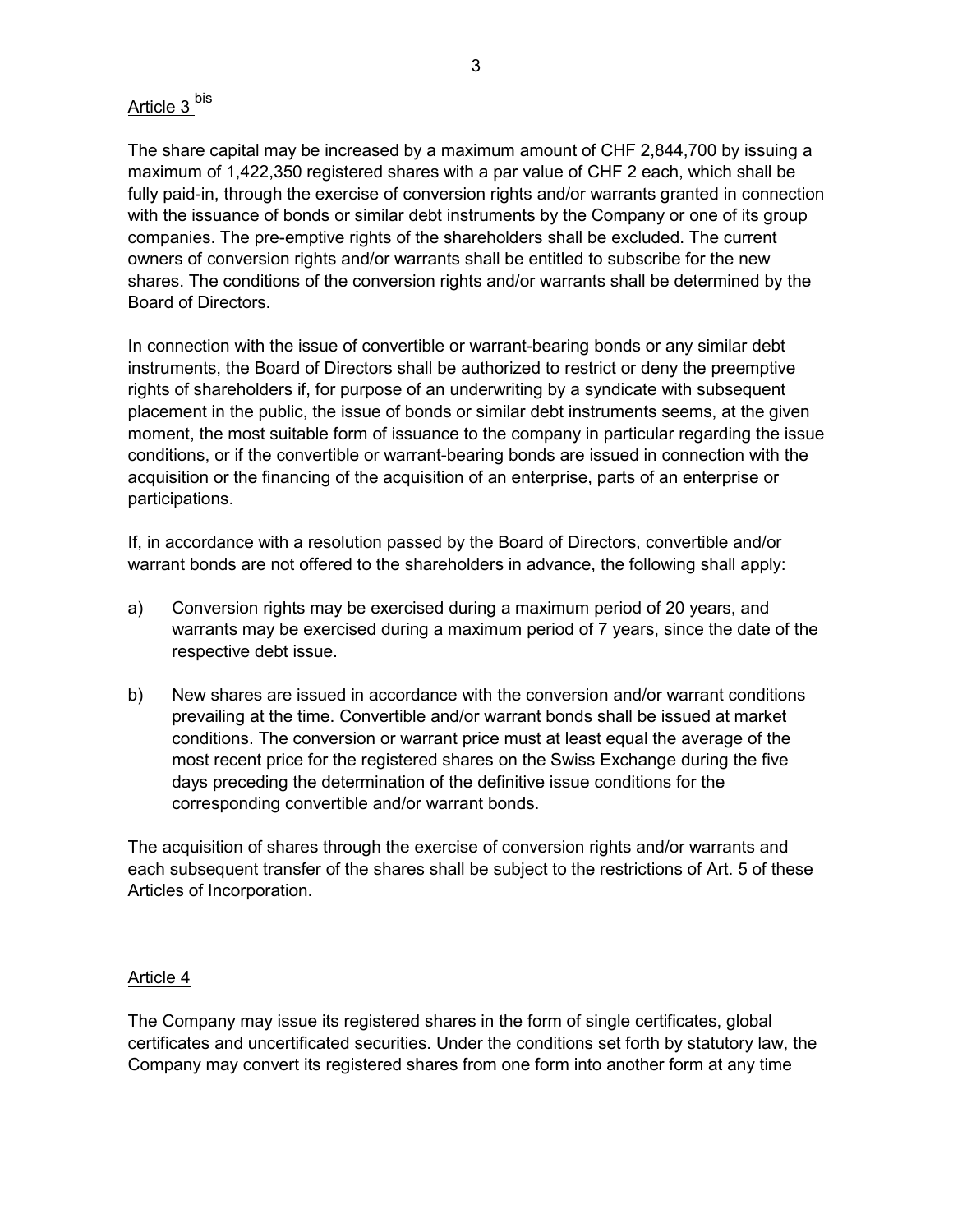and without the approval of the shareholders. The Company shall bear the cost of any such conversion.

If registered shares are issued in the form of single certificates or global certificates, they shall bear the signatures of two persons authorized to sign for the Company. At least one of the signatories must be a member of the Board of Directors. The signatures may be facsimile signatures.

The shareholder has no right to demand a conversion of the form of the registered shares. Each shareholder may, however, at any time request a written confirmation from the Company of the registered shares held by such shareholder, as reflected in the share register.

Intermediated securities based on registered shares of the Company cannot be transferred by way of assignment. A security interest in any such intermediated securities also cannot be granted by way of assignment.

# Article 5

The Company shall, with respect to its registered shares, maintain a share register in which the shareholders and beneficial owners are registered with regard to their names and addresses.

Only persons registered as shareholders or beneficial owners of registered shares in the share register shall be recognized as such by the Company.

Acquirers of registered shares shall be registered upon request in the share register as shareholders with the right to vote if they expressly declare to have acquired the registered shares in their own name and for their own account.

If persons fail to expressly declare in their registration applications that they hold the shares for their own account (the "Nominees"), the Board of Directors shall enter such persons in the share register with the right to vote, provided that the Nominee has entered into an agreement with the Company concerning his status, and further provided that the Nominee is subject to a recognized bank or financial market supervision.

After hearing the registered shareholder or Nominee, the Board of Directors may cancel any registration in the share register, with retroactive effect as of the date of registration, which was made based on incorrect information. The relevant shareholder or Nominee must be immediately informed of the cancellation.

The Board of Directors regulates the details and issues the instructions necessary for compliance with the preceding provisions set forth in this Art. 5. In special cases, it may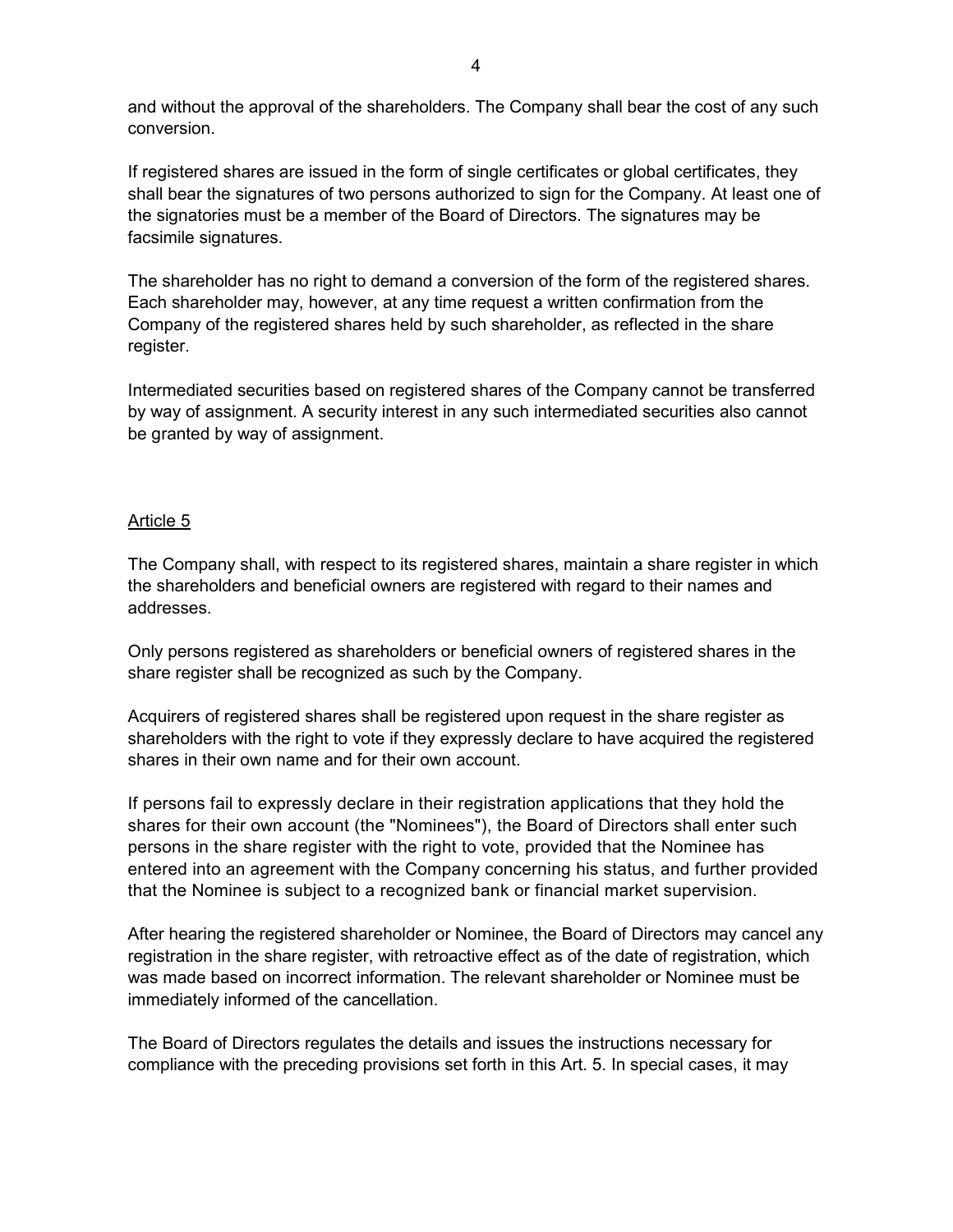grant exemptions from the rule concerning Nominees. The Board of Directors may delegate its duties.

# Article 6

In the event of an increase of the share capital by issuance of new shares, each shareholder is entitled to the fraction of newly issued shares corresponding to the proportion of his existing holdings.

The General Meeting may suspend or revoke pre-emptive rights of shareholders for good cause.

# **III. Corporate Structure**

# Article 7

The corporate bodies of the Company are:

- A) The General Meeting
- B) The Board of Directors
- C) The Auditors

# **A) The General Meeting**

# Article 8

The General Meeting is the supreme body of the Company.

It has the following inalienable powers:

- 1. the adoption and the amendment of these Articles of Incorporation and the resolution on merger and dissolution of the Company;
- 2. the approval of the management report and of the consolidated financial statements;
- 3. the approval of the annual financial statement as well as the resolution on the use of the balance sheet profit, in particular, the declaration of dividends;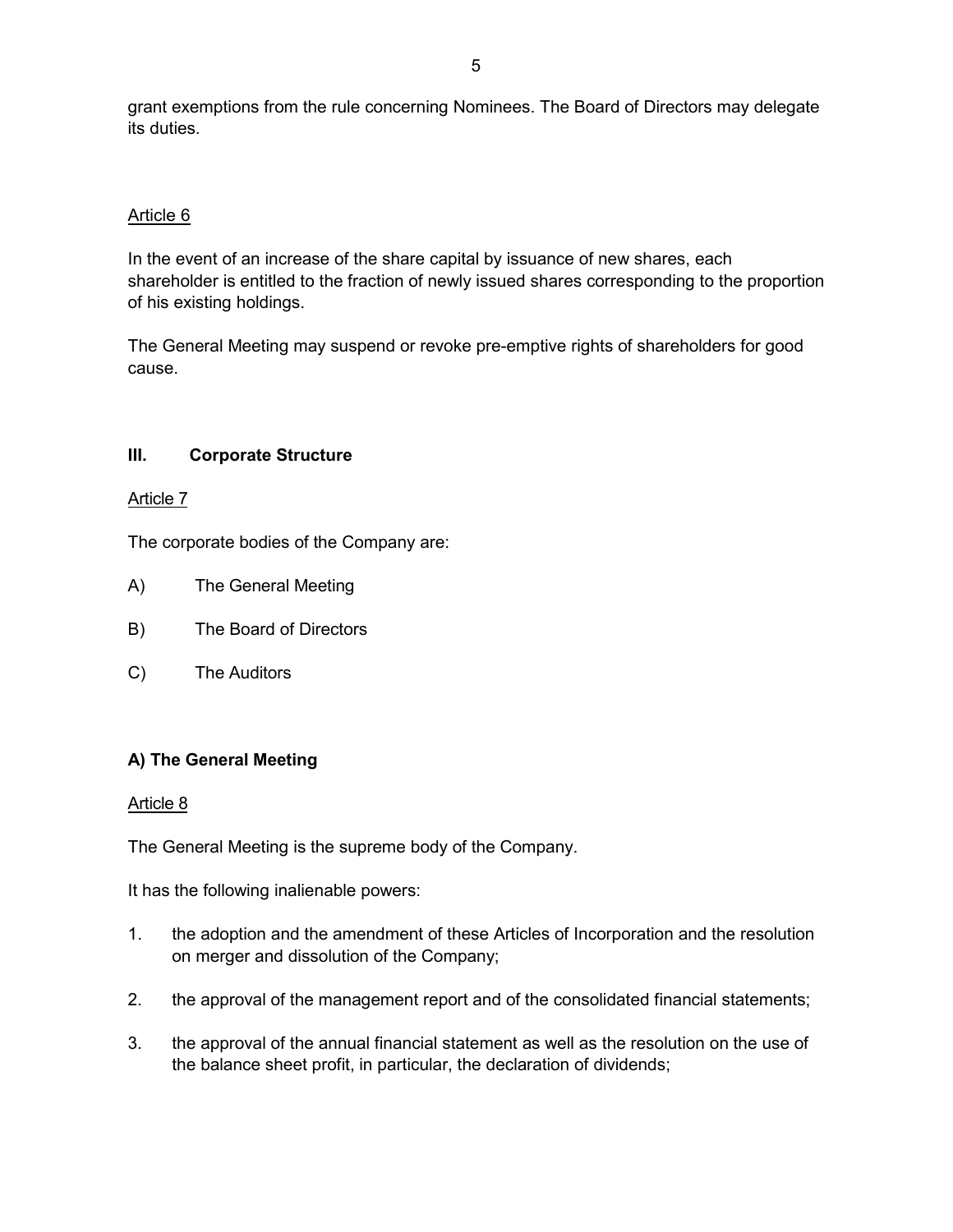- 4. the approval of the compensation of the Board of Directors and of the Executive Management pursuant to Art. 23 of these Articles of Incorporation;
- 5. the election and removal of the members of the Board of Directors, the Chairperson of the Board of Directors, the members of the Nomination, Compensation & Governance Committee, the Auditors and the independent voting rights representative;
- 6. the discharge of the members of the Board of Directors and of the Executive Management;
- 7. the passing of resolutions on all matters reserved to it by law, these Articles of Incorporation or any by-laws or organizational rules which are submitted to it by the Board of Directors or the Auditors.

# Article 9

Each share which is registered in the share register with the right to vote has one vote. Any shareholder may have himself be represented at the General Meeting by its legal representative, the independent voting rights representative or, with a written power of attorney, by another shareholder with the right to vote. The Board of Directors shall determine the particulars for the participation and representation in the General Meeting.

The Company only accepts one representative per share. A shareholder holding more than one share may be represented by only one representative.

The independent voting rights representative shall be elected by the General Meeting. Its term of office shall expire after completion of the next Ordinary General Meeting. Reelection is possible. If the Company does not have an independent voting rights representative, the Board of Directors shall appoint the independent voting rights representative for the next General Meeting.

#### Article 10

The General Meeting constitutes a quorum regardless of the number of shares represented and the number of shareholders present; resolutions are passed by an absolute majority of the votes allocated to the shares represented, unless Art. 704 para. 1 of the Swiss Code of Obligations provides otherwise. To determine the number of shares represented, invalid and empty votes are not to be counted.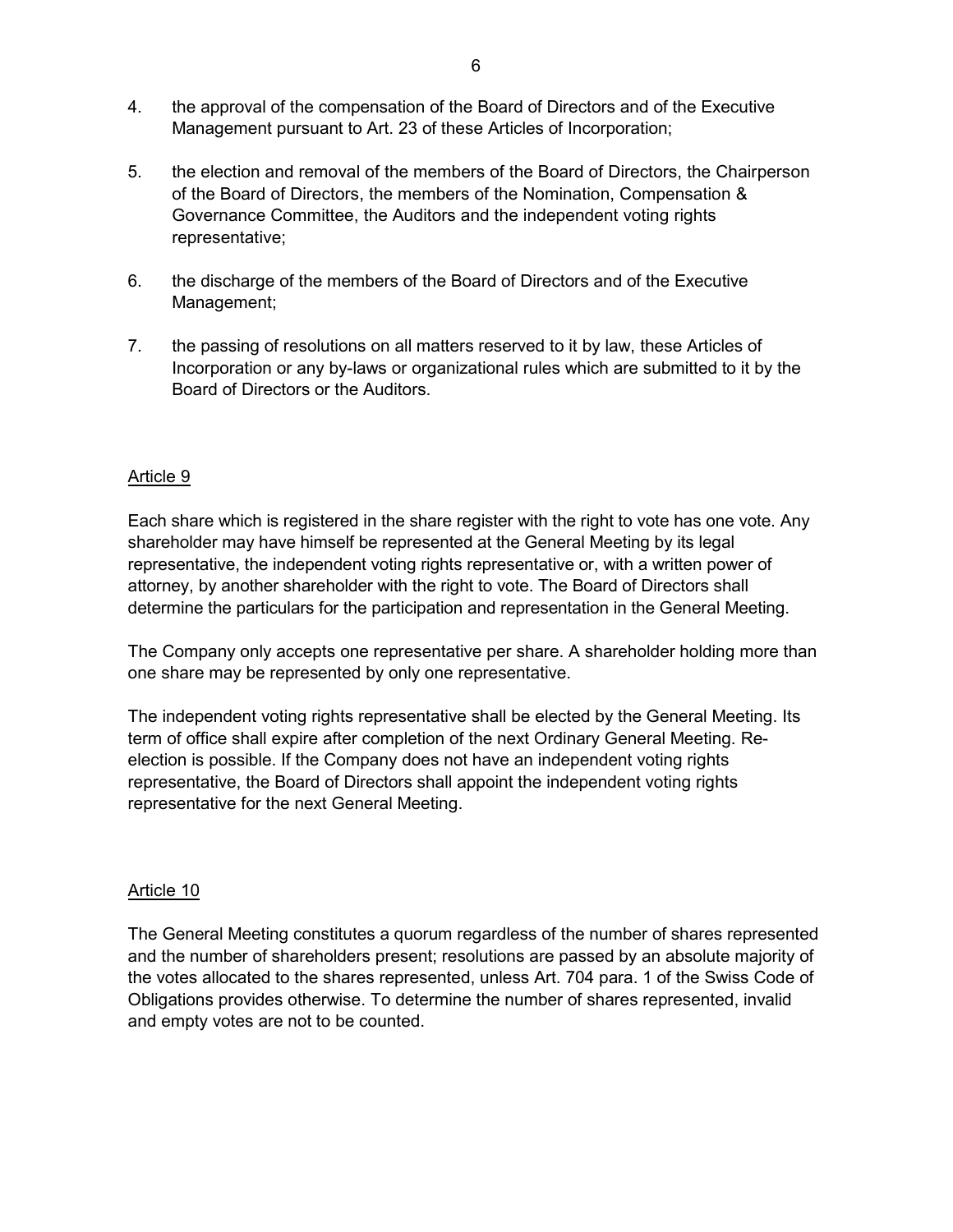In addition to Art. 704 para. 1, the approval of at least two-thirds of the votes represented and the absolute majority of the par value of shares represented shall be required for resolutions of the General Meeting with respect to:

- a) the removal of the restrictions set forth in Art. 5 of these Articles of Incorporation;
- b) the removal of the mandatory bid rule (Art. 22 para. 3 of the Stock Exchange Act);
- c) the removal or amendment of this para. 2.

#### Article 11

The Ordinary General Meeting shall be held no later than 6 months after the end of the financial year. It shall be called by the Board of Directors.

Extraordinary General Meetings shall be convened upon a resolution of the General Meeting, or of the Board of Directors, or upon the request of the Auditors. One or more shareholders together representing at least one tenth of the share capital of the Company may also request the calling of an Extraordinary General Meeting; they shall do so in writing, indicating the purpose of the Meeting.

Shareholders whose combined holdings represent an aggregate nominal value of at least one million francs may request items to be included in the agenda. A respective written request listing the items shall be lodged with the Board of Directors at least 40 days prior to a General Meeting.

#### Article 12

The calling of the General Meeting stating the agenda items and motions as well as the place and time of the General Meeting, shall be published at least 20 days prior to the General Meeting in the Swiss Official Gazette of Commerce, and in any other newspapers designated by the Board of Directors. Holders of registered shares who are registered in the share register may in addition be notified of the General Meeting by mail.

At least 20 days prior to the Ordinary General Meeting, the business report, the compensation report and the Auditor's reports shall be made available for inspection by the shareholders at the registered office of the Company. Holders of registered shares who are registered in the share register shall be notified thereof by written notice.

Any shareholder may request that a copy of the business report, the compensation report and the Auditor's reports be immediately sent to him.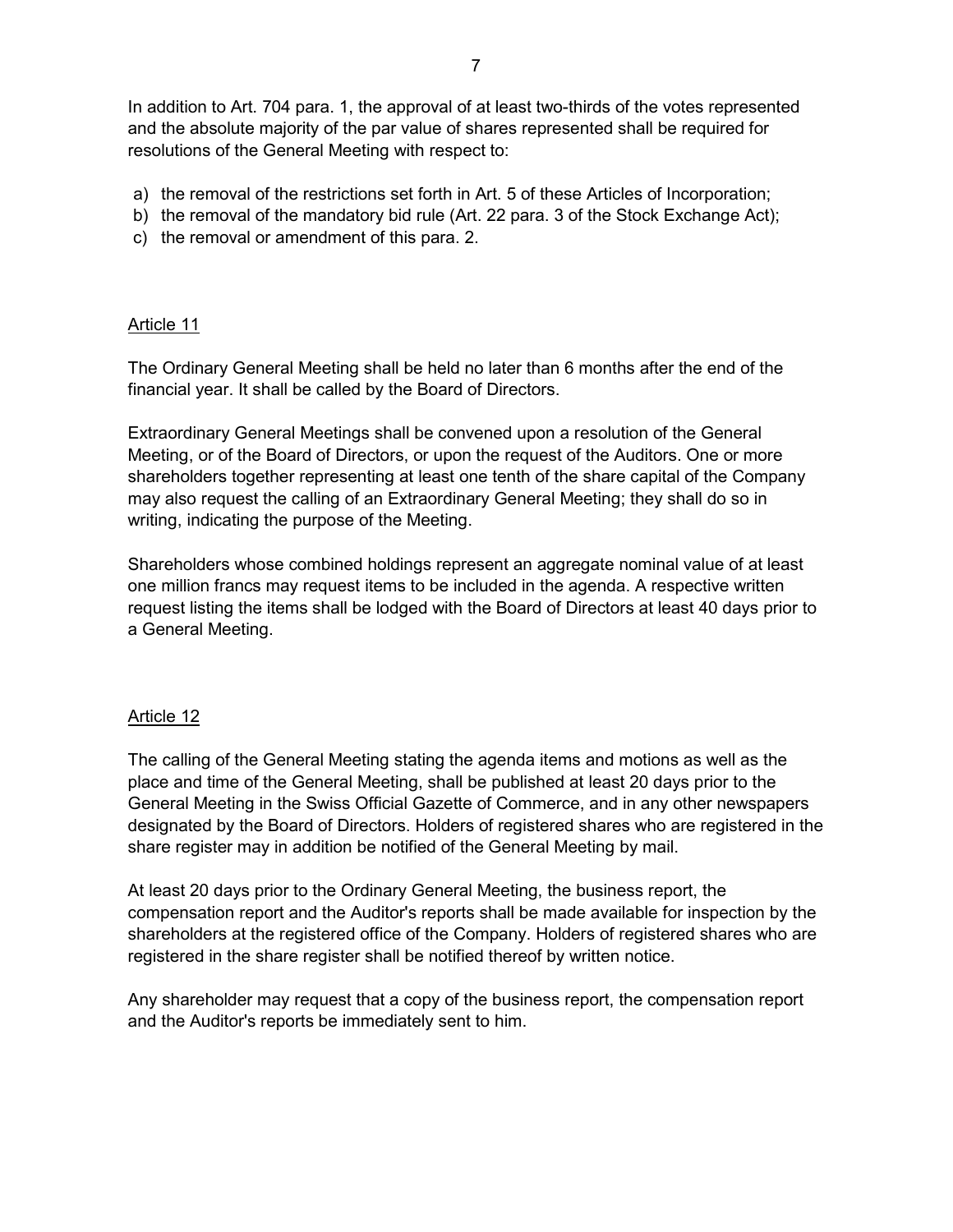# Article 13

The General Meeting shall be presided over by the Chairperson of the Board of Directors, in his absence, by the Vice Chairperson (or the more senior Vice Chairperson, if two Vice Chairpersons have been elected) or another member of the Board of Directors (the "Chair of the Meeting"").

The secretary shall be appointed by the Board of Directors. He does not need to be a shareholder. The scrutineers shall be appointed by the Chair of the Meeting.

The Minutes shall set forth:

- 1. the number, type, par value and classes of shares represented by shareholders and the independent voting rights representative;
- 2. the resolutions and the results of elections;
- 3. the requests for information and the respective replies;
- 4. the statements made for the record by shareholders.

The Minutes shall be signed by the Chair of the Meeting, the secretary and the scrutineers.

The General Meeting shall conduct its votes and elections by a show of hands. The Chair of the Meeting may, however, at any time and in the interest of an accurate result, order a vote by secret ballot. Shareholders controlling together one quarter of the votes represented may also request votes and elections to be conducted by secret ballot.

The Chair of the Meeting may have votes and elections conducted also electronically. Votes and elections by electronic means shall be equivalent to votes and elections by secret ballot.

The Chair of the Meeting may at any time order that an election or resolution be repeated if, in his view, the results of the vote are in doubt. In this case, the preceding election or resolution shall be deemed to have not occurred.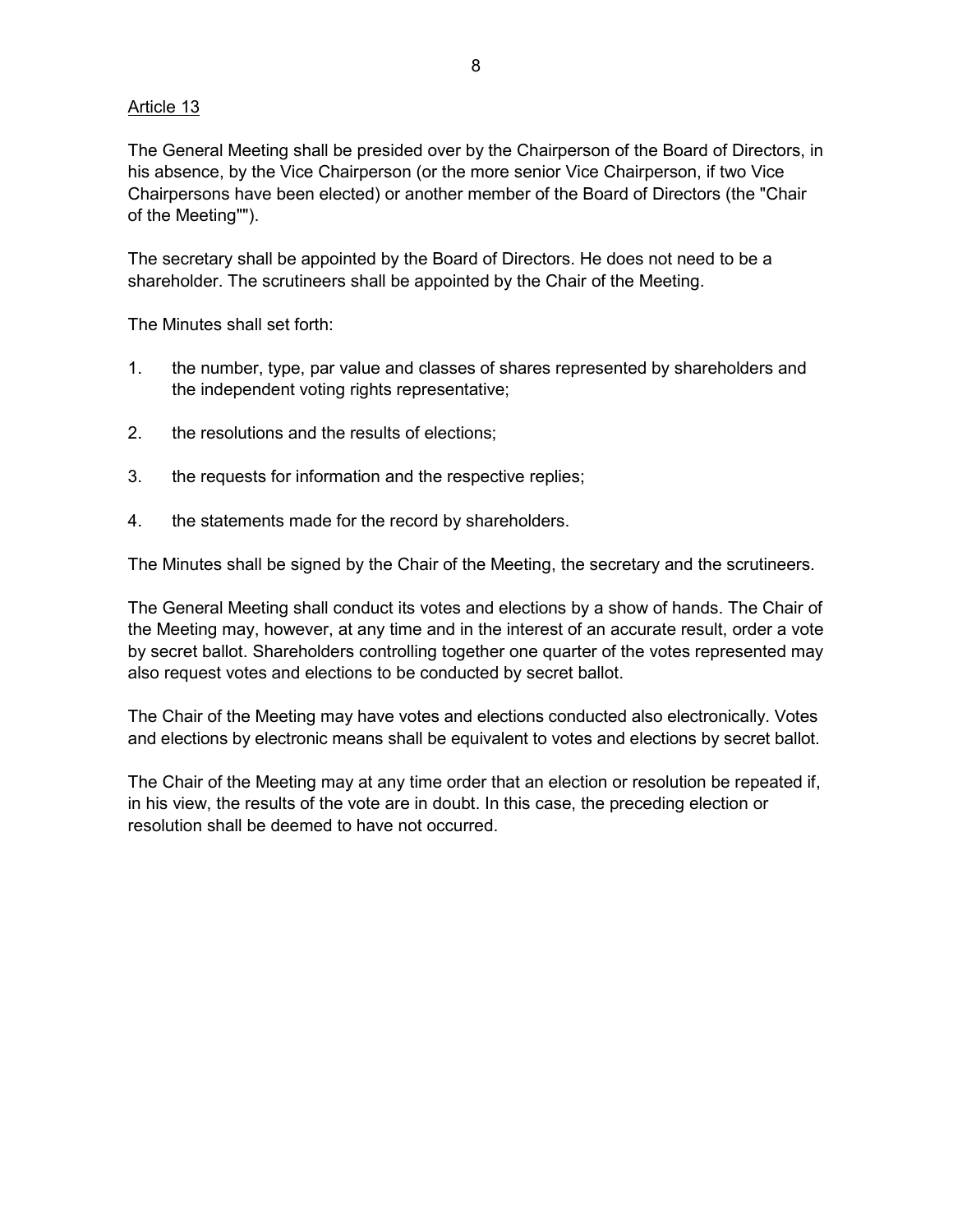# **B) The Board of Directors**

# Article 14

The Board of Directors shall consist of at least seven members.

The members of the Board of Directors and the Chairperson of the Board of Directors shall be elected by the General Meeting individually for a term of office until completion of the next Ordinary General Meeting and may be re-elected.

If the office of the Chairperson of the Board of Directors is vacant, the Board of Directors shall appoint a new Chairperson from among its members for the remaining term of office.

# Article 15

Except for the election of the Chairperson of the Board of Directors and the members of the Nomination, Compensation & Governance Committee, the Board of Directors shall constitute itself. It may designate among its members one or two Vice Chairpersons, and appoint a secretary who does not need to be a member of the Board of Directors or a shareholder.

# Article 16

The Board of Directors shall meet at the invitation of the Chairperson or a Vice Chairperson. Any member of the Board of Directors may, stating the reasons, request the Chairperson to immediately call a meeting.

The meetings shall be chaired by the Chairperson or, in his or her absence, by the Vice Chairperson (or the more senior Vice Chairperson, if two Vice Chairpersons have been elected) or another member of the Board of Directors.

In order to constitute a quorum, at least half the members of the Board of Directors must be present. The requirement of presence is met if the members of the Board of Directors are able to communicate simultaneously (e.g. by telephone, video, internet/intranet or other technical means). No attendance quorum is required for the ascertainment resolutions regarding an executed capital increase and the corresponding amendment of these Articles of Incorporation.

Resolutions of the Board of Directors shall be passed by the majority of votes cast by the members of the Board of Directors attending the meeting, except for those specific resolutions for which the by-laws or organizational rules of the Company may require a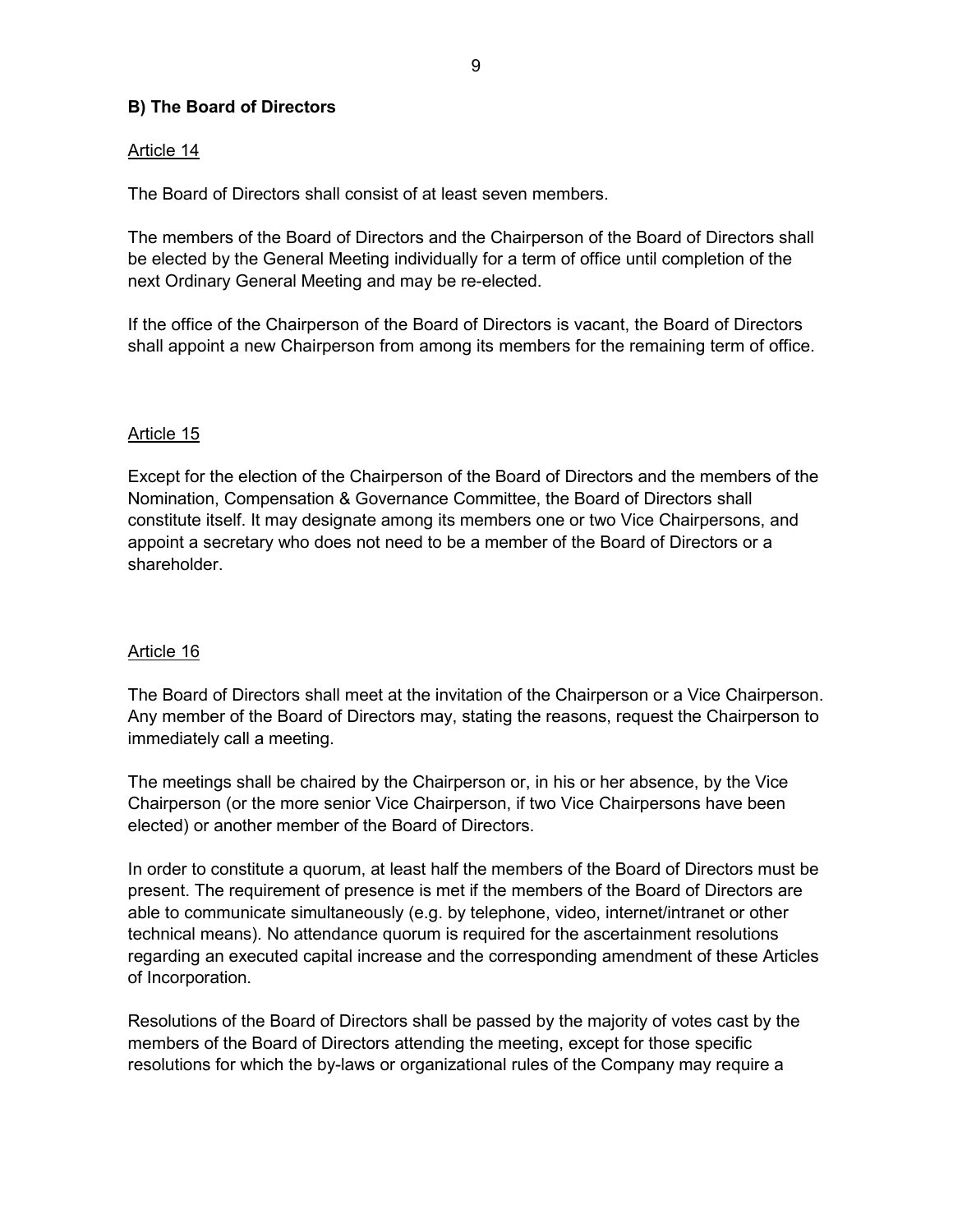supermajority of the votes cast. In case of a tie, the Chairperson of the Board of Directors has no casting vote.

Resolutions may also be passed by way of written consent of the majority of the members of the Board of Directors (or a supermajority of the members of the Board of Directors as may be required by the by-laws or organizational rules of the Company) unless a member requests discussion.

# Article 17

The Board of Directors shall be authorized to decide on all matters which are not expressly allocated to the General Meeting or other bodies of the Company by law, these Articles of Incorporation, or any by-laws or organizational rules.

It has in particular the following duties:

- 1. the ultimate direction of the Company and the giving of necessary directives;
- 2. the preparation of the business report (including the management report, the consolidated financial statements and the annual financial statements) and the compensation report, and receipt of the reports of the auditors as well as of the reports of the committees and ad-hoc committees, and approval of the quarterly reports;
- 3. the preparation of the General Meetings and the implementation of its resolutions;
- 4. the establishment of the organization of the Company;
- 5. the structuring of the accounting system and of the financial controls as well as the financial planning;
- 6. the appointment and removal of the persons entrusted with the management and representation of the Company;
- 7. the supervision of the persons entrusted with the management of the Company, in particular in view of compliance with the law, these Articles of Incorporation, the bylaws or organizational rules, policies and directives;
- 8. the notification of the judge in the case of over indebtedness.

The Board of Directors is responsible for the regular minuting of its meetings and of the General Meeting as well as of the regular keeping of the necessary account books.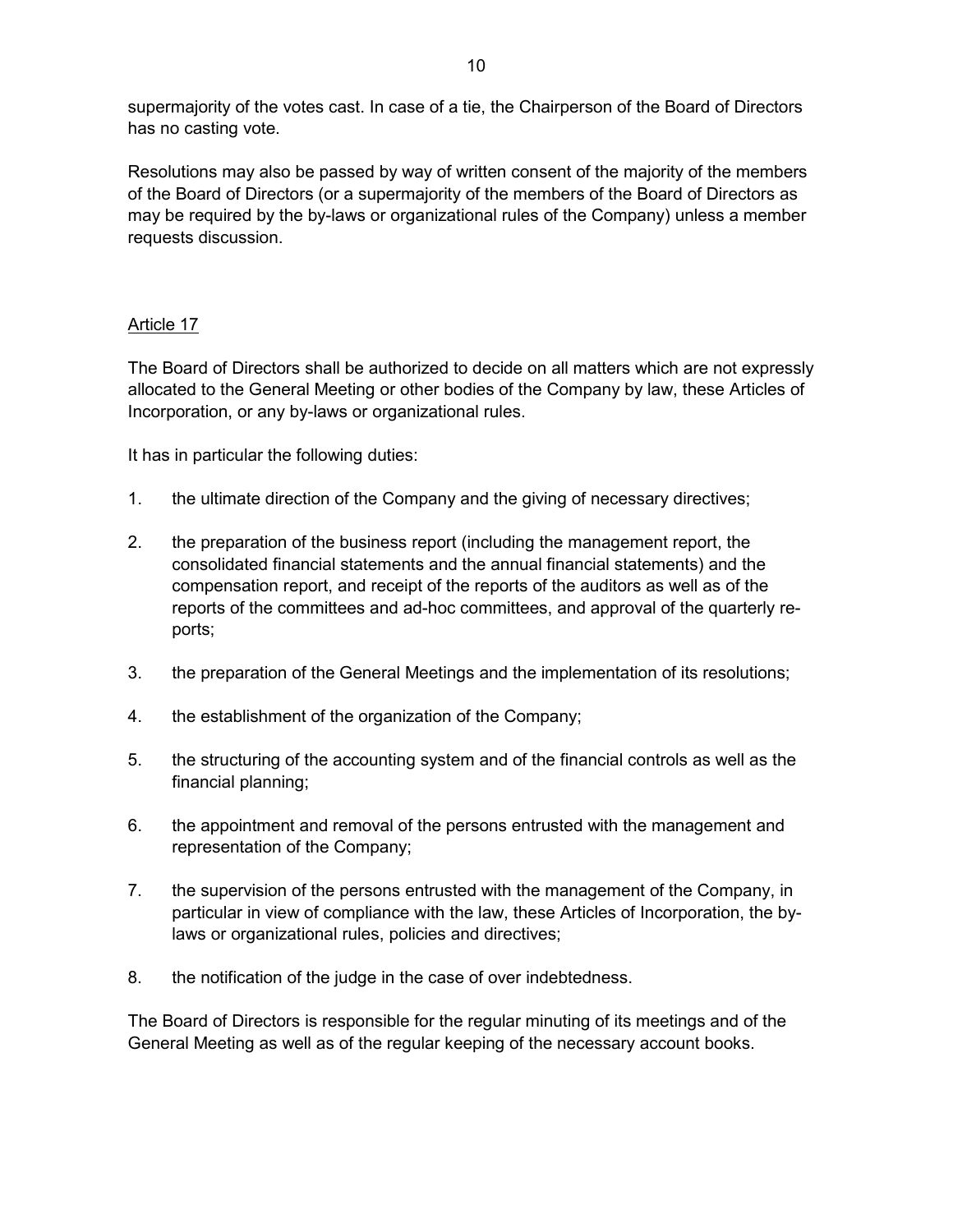It is also responsible that the preparation of the income statement and the balance sheet are prepared in accordance with the requirements of law, that they are submitted to the Auditors for examination and that they are presented, along with the written business report, to the General Meeting.

# Article 18

The Board of Directors is authorized to delegate the preparation and implementation of its resolutions as well as the supervision of certain aspects of the business to committees constituted by its members or to individual directors. In this case the Board of Directors may issue committee charters and shall provide for adequate reporting.

The Board of Directors is further authorized to fully or partially delegate the management of the Company to individual members or to third parties (Executive Management) in accordance with the by-laws or organizational rules.

The Board of Directors shall designate the persons authorized to bind the Company by their signature as well as the form of their signature power.

#### Article 19

As remuneration for their duties and responsibilities, the members of the Board of Directors shall receive, in addition to reimbursement of their expenses, a fixed annual board fee which is independent of the Company's business results. The amount thereof is determined by the Board of Directors, subject to approval by the General Meeting pursuant to Art. 23 of these Articles of Incorporation.

Special services rendered by individual members, in particular the activities of the specifically delegated members of the Board of Directors pertaining to the management or supervision of the business, may be appropriately remunerated by the Board of Directors, subject to approval by the General Meeting pursuant to Art. 23 of these Articles of Incorporation.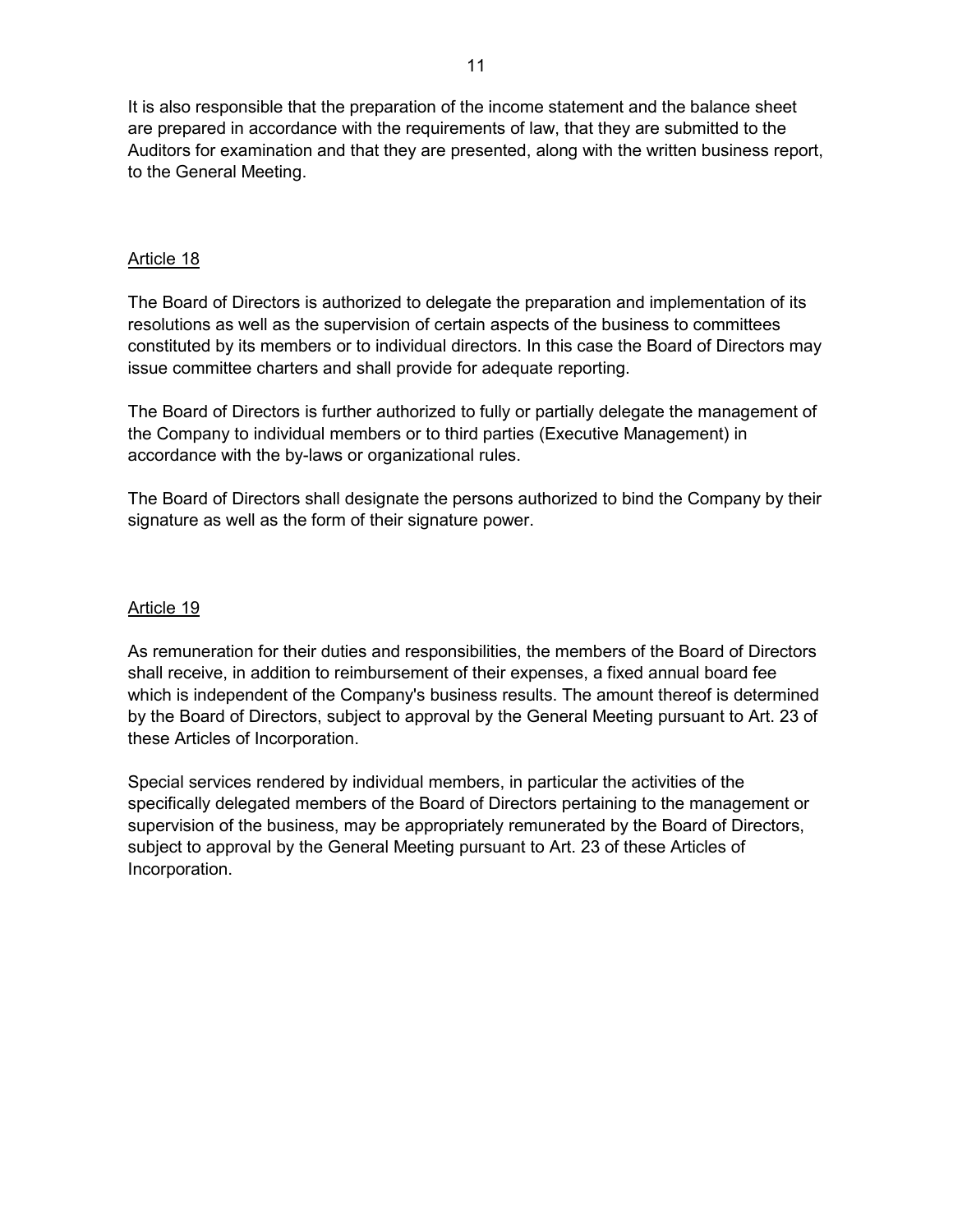# **C) Nomination, Compensation & Governance Committee**

# Article 20

The Nomination, Compensation & Governance Committee shall consist of at least three members of the Board of Directors.

The members of the Nomination, Compensation & Governance Committee shall be elected individually by the General Meeting for a term of office until completion of the next Ordinary General Meeting and may be re-elected. If there are vacancies on the Nomination, Compensation & Governance Committee, the Board of Directors may appoint the missing members from among its members for the remaining term of office.

Subject to applicable law, the Nomination, Compensation & Governance Committee shall constitute itself. It shall elect its Chairperson, who shall have no casting vote in case of a tie.

The Board of Directors shall issue a charter establishing the organization and decisionmaking process of the Nomination, Compensation & Governance Committee.

# Article 21

The Nomination, Compensation & Governance Committee shall support the Board of Directors in establishing and reviewing the Company's nomination, compensation and governance strategy and guidelines and in preparing the motions to the General Meeting regarding the nomination and compensation of the members of the Board of Directors and of the Executive Management. It may submit motions to the Board of Directors in other nomination, compensation and governance-related issues.

The Board of Directors shall determine in the by-laws or organizational rules or in the committee charter for which positions of the Board of Directors and of the Executive Management the Nomination, Compensation & Governance Committee shall (with or without the involvement of the Chairperson of the Board of Directors) submit motions to the Board of Directors for the applicable performance criteria, targets and compensation levels, and for which positions the Nomination, Compensation & Governance Committee shall itself determine, in accordance with the compensation guidelines established by the Board of Directors, the applicable performance criteria, targets and compensation levels.

The Board of Directors may delegate further tasks and powers to the Nomination, Compensation & Governance Committee.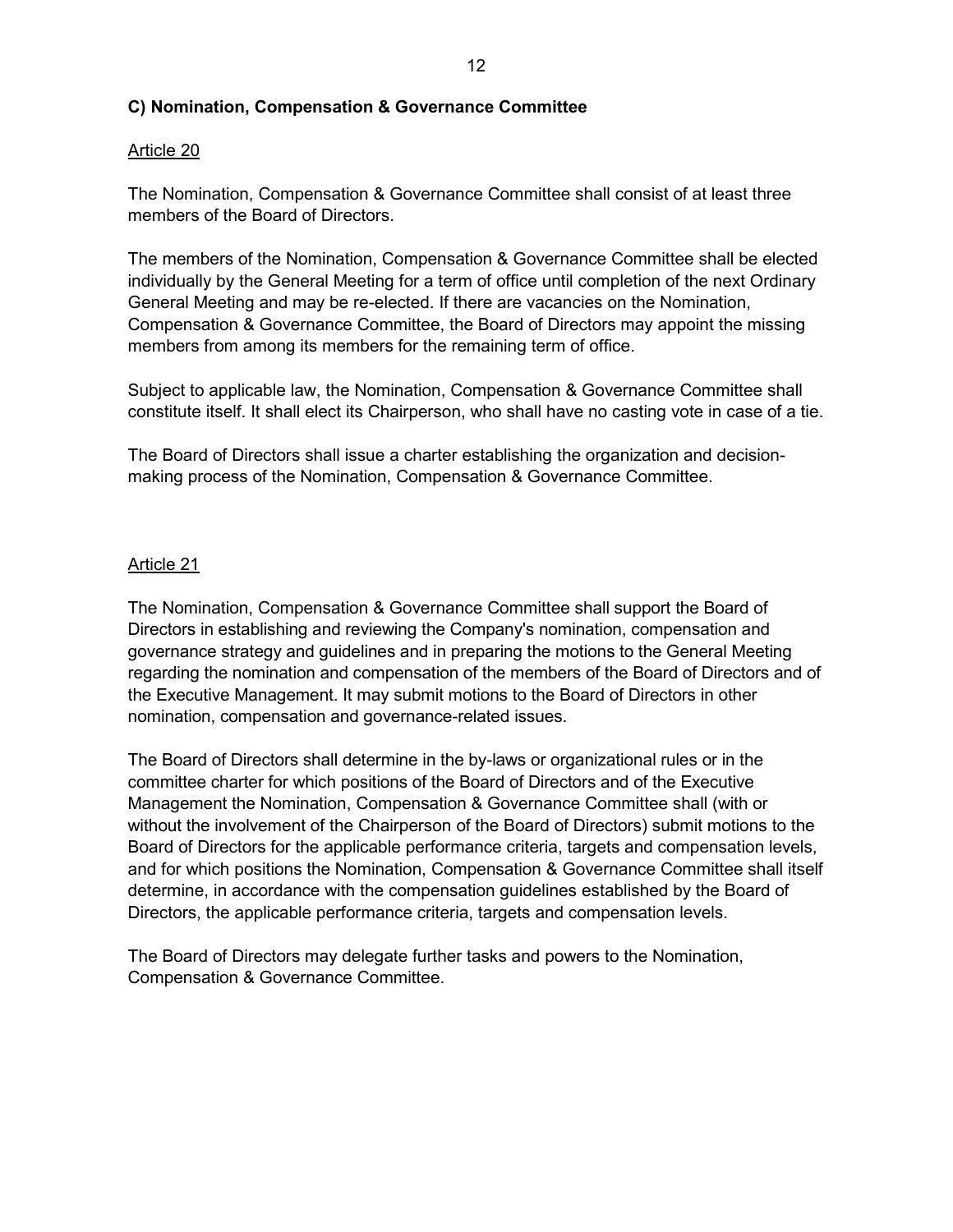# **D) The Auditors**

# Article 22

An auditing company subject to governmental supervision as required by applicable law is to be appointed as Auditors.

The Auditors shall be elected individually for a term of office until completion of the next Ordinary General Meeting. The rights and duties of the Auditors are determined by applicable law.

# **IV. Compensation of the Board of Directors and of the Executive Management**

# Article 23

The General Meeting shall approve annually the motions of the Board of Directors in relation to the:

- 1. maximum aggregate amount of compensation of the Board of Directors for the period until the next Ordinary General Meeting;
- 2. maximum aggregate amount of compensation of the Executive Management for the following financial year.

The Board of Directors may submit for approval by the General Meeting deviating or additional motions relating to the same or different periods. In the event a motion of the Board of Directors has not been approved, the Board of Directors shall determine, taking into account all relevant factors, the respective maximum aggregate amount of compensation or maximum partial amounts for specific compensation elements, and submit the amount(s) so determined for approval by a General Meeting.

The Company or companies controlled by it may pay out compensation prior to approval by the General Meeting subject to subsequent approval by a subsequent General Meeting.

The Board of Directors shall submit the annual compensation report to an advisory vote of the General Meeting.

# Article 24

The Company or companies controlled by it shall be authorized to grant and pay to each member who becomes a member or is being promoted within the Executive Management during a compensation period for which the General Meeting has already approved the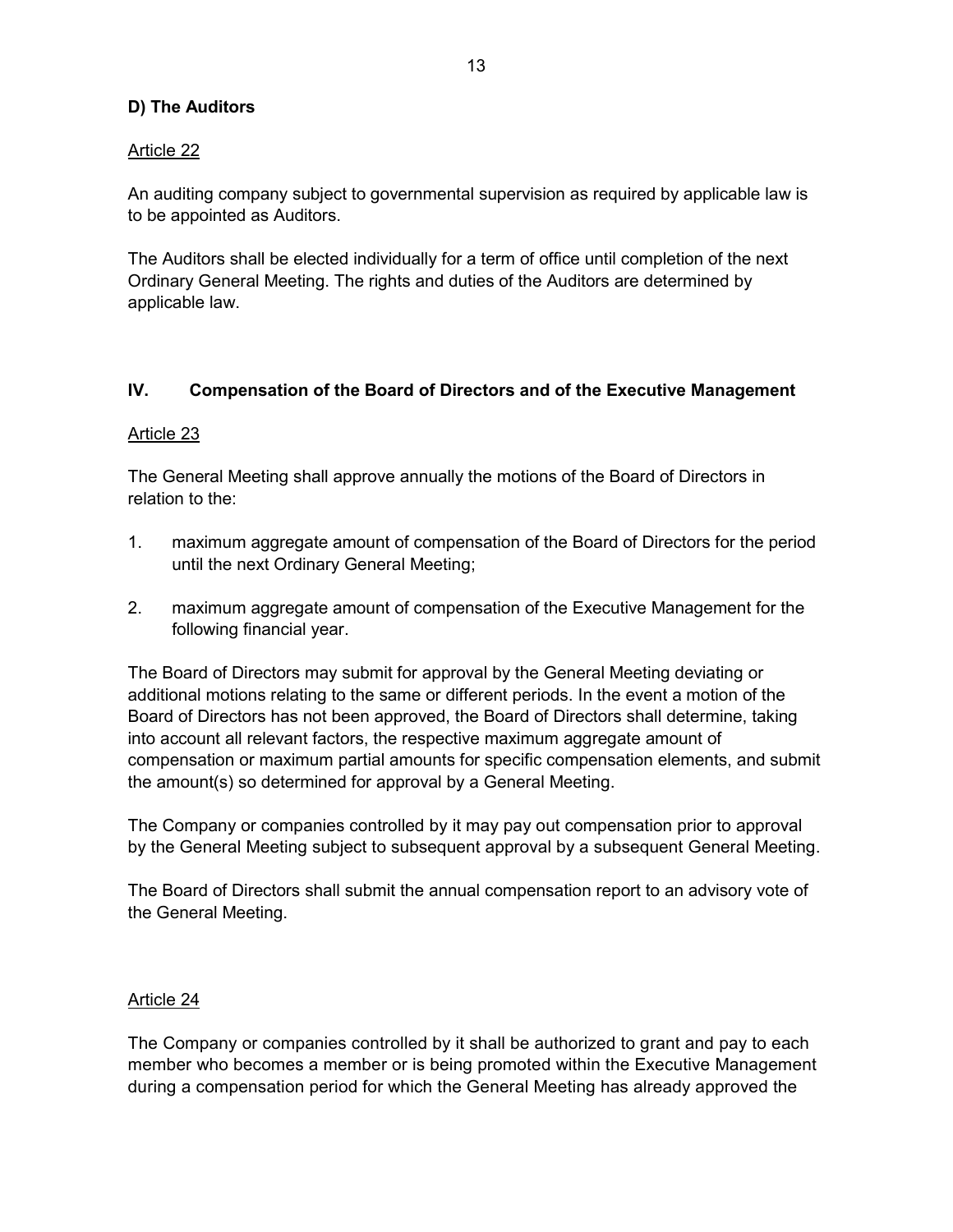compensation of the Executive Management a supplementary amount during the compensation period or compensation periods already approved if the compensation already approved is not sufficient to cover this compensation. The supplementary amount per compensation period shall in total not exceed 40% of the aggregate amount of compensation last approved by the General Meeting.

#### Article 25

The members of the Board of Directors and of the Executive Management shall be paid a fixed compensation. In addition, the members of the Executive Management may be paid a variable compensation, depending on the performance of the Company and the achievement of certain performance criteria.

The performance criteria may include individual targets, targets of the Company or parts thereof, the group and targets in relation to the market, other companies or comparable benchmarks, taking into account position and level of responsibility of the recipient of the variable compensation. The Board of Directors or, where delegated to it, the Nomination, Compensation & Governance Committee shall determine the relative weight of the performance criteria and the respective target values.

Compensation may be paid or granted in the form of cash, shares, or in the form of other types of benefits. Compensation of members of the Executive Management may also be paid or granted in the form of options, similar financial instruments or units. The Board of Directors, or where delegated to it, the Nomination, Compensation & Governance Committee Nomination, Compensation & Governance Committee shall determine grant, vesting, exercise and forfeiture conditions. In particular, it may provide for acceleration or removal of vesting and exercise conditions, for payment or grant of compensation based upon assumed target achievement, or for forfeiture, in each case in the event of predetermined events such as a change-of-control or termination of an employment or mandate agreement. The Company may procure any shares required to meet any resulting payment obligations through purchases in the market or, to the extent available, by using conditional share capital and/or treasury shares.

Compensation may be paid by the Company or companies controlled by it.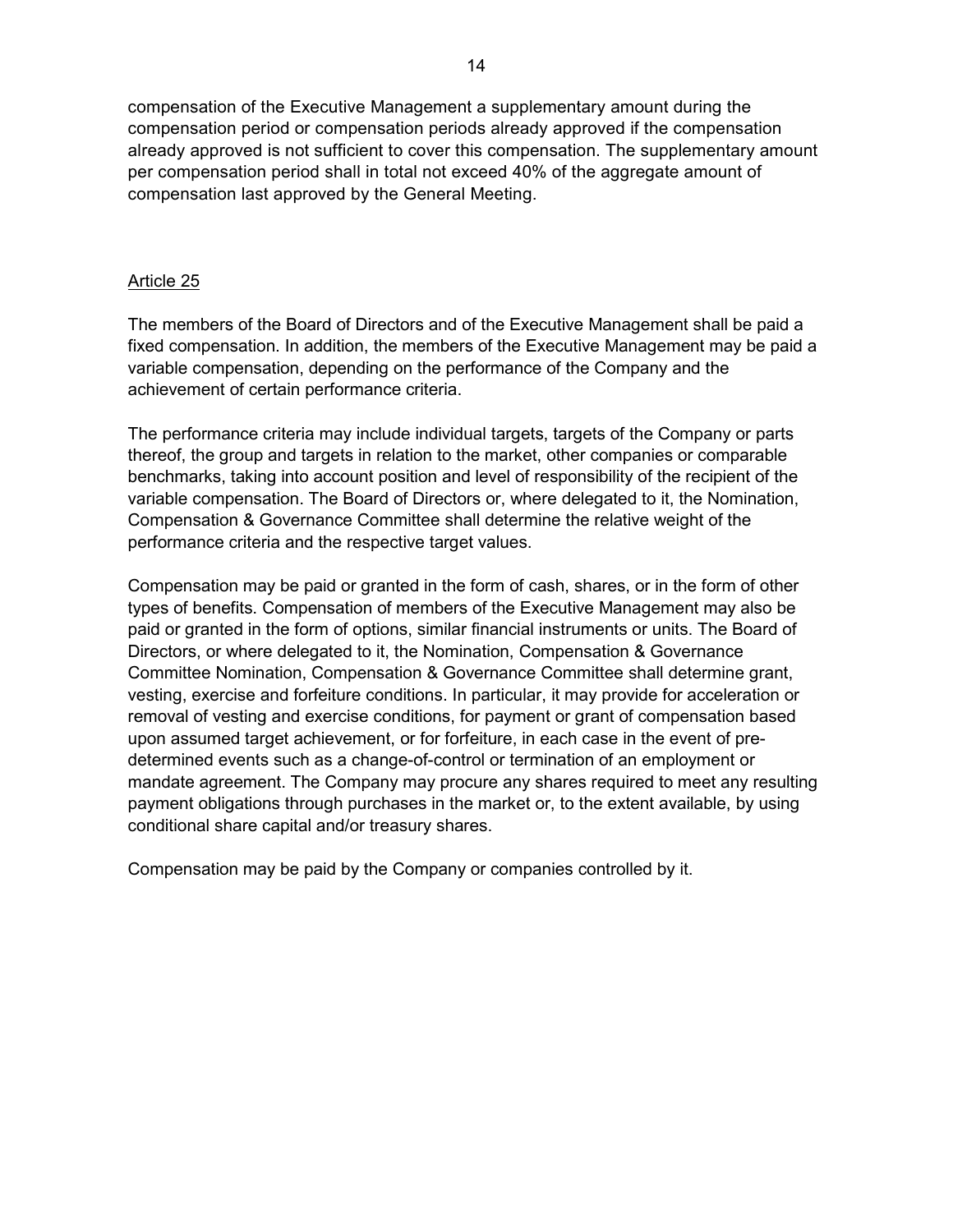# **V. Agreements with Members of the Board of Directors and the Executive Management**

# Article 26

The Company or companies controlled by it may enter into agreements for a fixed term or for an indefinite term with members of the Board of Directors relating to their compensation. Duration and termination shall comply with the term of office and the law.

The Company or companies controlled by it may enter into employment agreements with members of the Executive Management for a fixed term or for an indefinite term. Employment agreements for a fixed term may have a maximum duration of one year. Renewal is possible. Employment agreements for an indefinite term may have a termination notice period of maximum twelve months.

The Company or companies controlled by it may enter into non-compete agreements for the time after termination of the employment agreement. The annual consideration for such non-compete agreement for a duration of up to one year shall not exceed 50% of the total annual compensation last paid to such member of the Executive Management.

# **VI. Mandates outside the Company**

# Article 27

No member of the Board of Directors may hold more than ten additional mandates of which no more than four mandates in listed companies.

No member of the Executive Management may hold more than five mandates of which no more than one mandate in listed companies.

The following mandates are not subject to these limitations:

- (a) mandates in companies which are controlled by the Company or which control the Company;
- (b) mandates held by order and on behalf of the Company or companies controlled by it. No member of the Board of Directors or of the Executive Management shall hold more than ten such mandates; and
- (c) mandates in associations, charitable organizations, foundations, trusts and employee welfare foundations and other similar organizations. No member of the Board of Directors or of the Executive Management shall hold more than ten such mandates.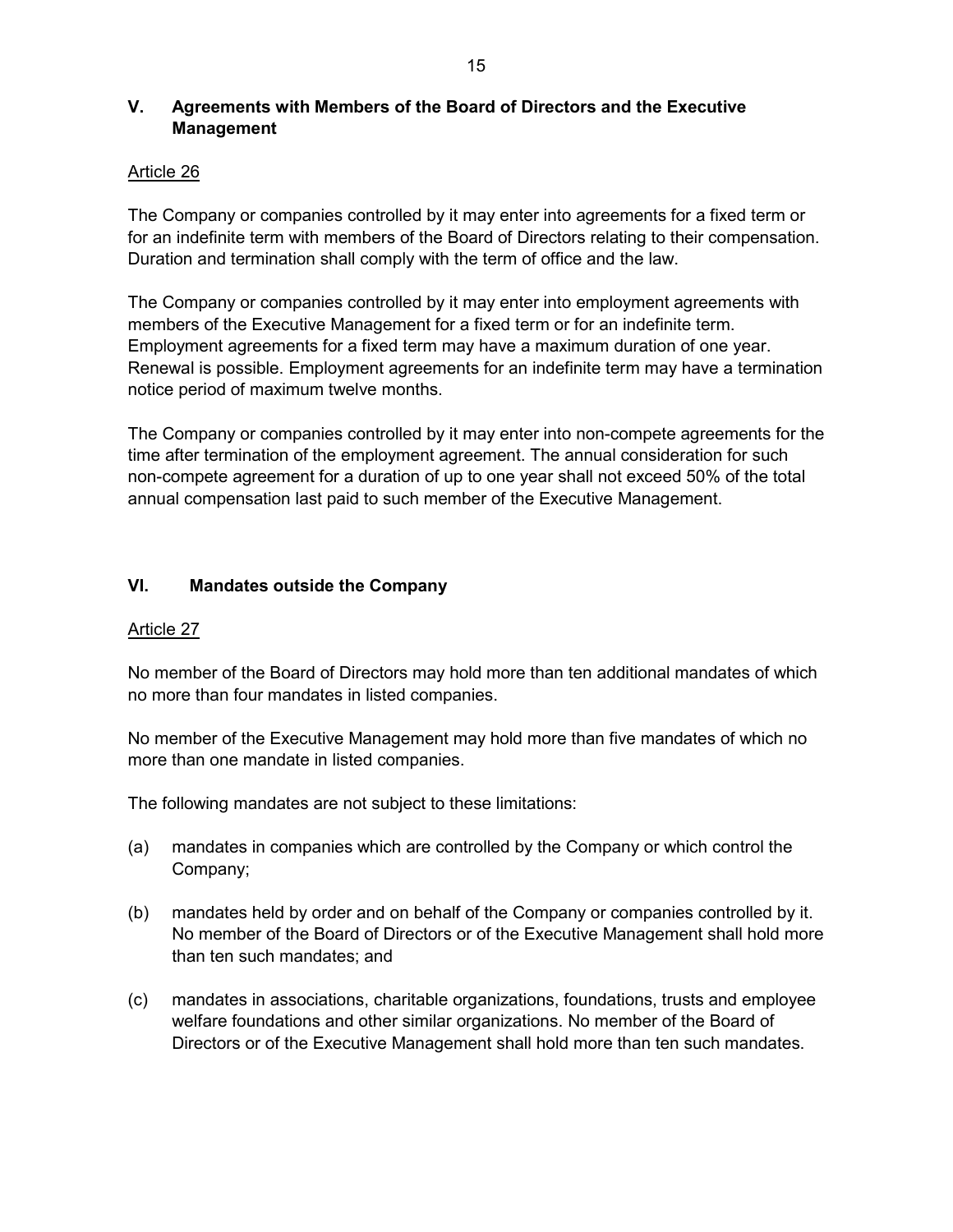Mandates shall mean mandates in the supreme governing body of a legal entity which is required to be registered in the commercial register or a corresponding foreign register. Mandates related to entities directly or indirectly controlled by the same person or entity or under a common control or accepted at the request of any such person or entity are counted as one single mandate.

# **VII. Fiscal Year and Profit Allocation**

# Article 28

The annual financial statements shall be closed on December 31 of every year. The establishment of the balance sheet and the calculation of the balance sheet profit shall be governed by the principles of the Swiss Code of Obligations.

# Article 29

Five percent of the annual profit shall be allocated to the general reserve until it has reached twenty percent of the paid-in share capital.

Of the remaining net profit, a dividend of 5 per cent of the share capital shall be paid out.

The remaining balance sheet profit shall be at the disposal of the General Meeting, subject to the legal provisions regarding reserves.

# Article 30

Any dividends that have not been collected within five years of their allocation shall be forfeited to the Company.

# **VIII. Miscellaneous**

# Article 31

All notices to shareholders shall be validly given by publication in the Swiss Official Gazette of Commerce. The Board of Directors may also notify shareholders by publication in any other newspapers.